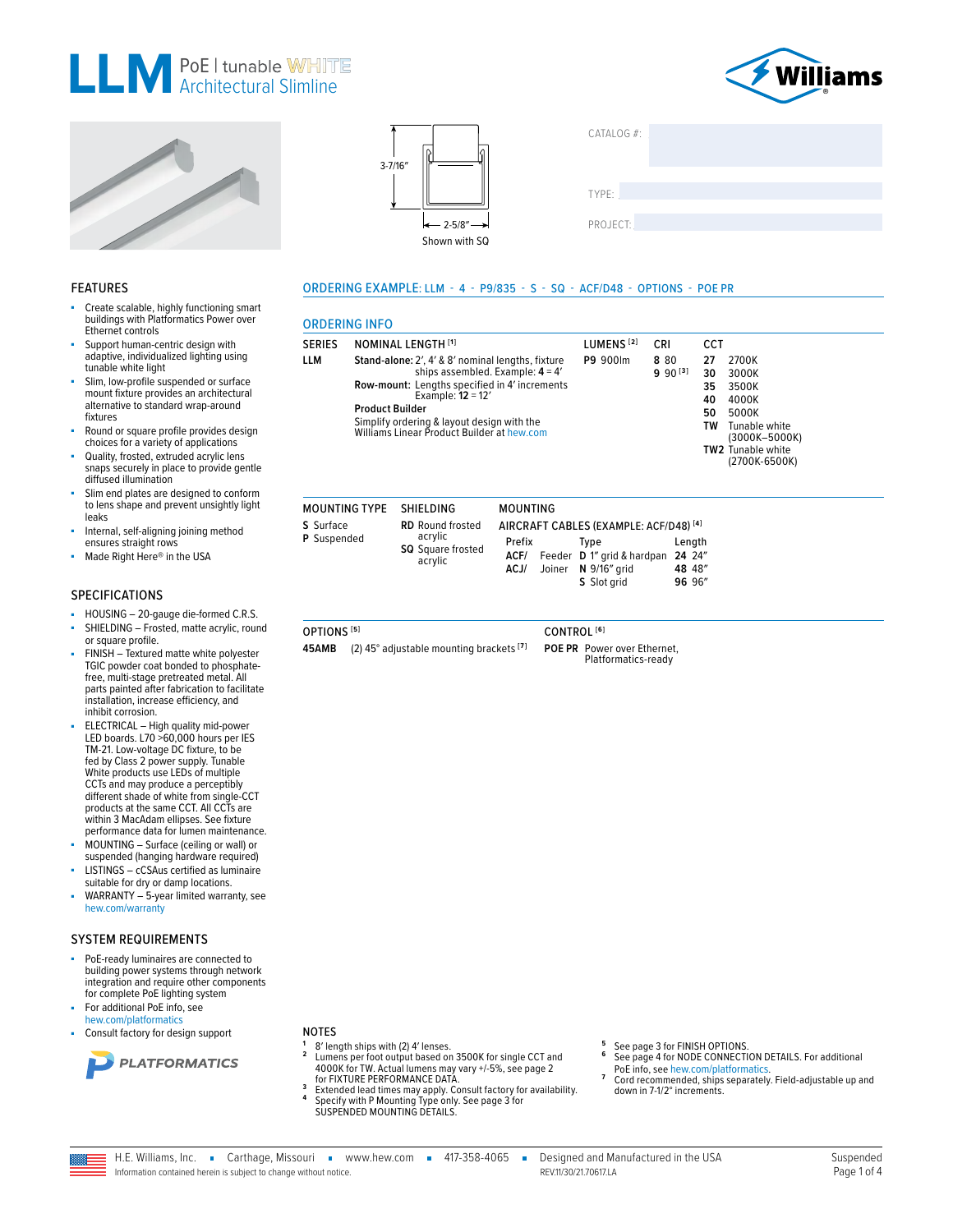## **LLM** PoE | tunable WHIT

### <span id="page-1-0"></span>FIXTURE PERFORMANCE DATA

| STANDARD                                          |                    |                |                   |                          |        |        |        |       |  |  |
|---------------------------------------------------|--------------------|----------------|-------------------|--------------------------|--------|--------|--------|-------|--|--|
| PER FOOT                                          |                    |                |                   | <b>LUMEN MANITENANCE</b> |        |        |        |       |  |  |
| <b>EFFICACY (Im/W)</b><br><b>DELIVERED LUMENS</b> |                    |                | L70               | <b>L80</b>               | L85    | L90    |        |       |  |  |
| <b>ROUND LENS</b>                                 | <b>SOUARE LENS</b> | <b>WATTAGE</b> | <b>ROUND LENS</b> | <b>SOUARE LENS</b>       |        |        |        |       |  |  |
| 866                                               | 884                | 5.8            | 152.2             | 155.3                    | >72000 | >72000 | >72000 | 50000 |  |  |

#### TUNABLE WHITE

| PER FOOT          |                         |                |                                         | <b>LUMEN MANITENANCE</b> |        |        |        |        |
|-------------------|-------------------------|----------------|-----------------------------------------|--------------------------|--------|--------|--------|--------|
|                   | <b>DELIVERED LUMENS</b> |                | EFFICACY (Im/W)                         |                          |        |        | L85    | L90    |
| <b>ROUND LENS</b> | <b>SQUARE LENS</b>      | <b>WATTAGE</b> | <b>ROUND LENS</b><br><b>SOUARE LENS</b> |                          | L70    | L80    |        |        |
| 870               | 888                     | 6.6            | 132.9                                   | 135.6                    | >54000 | >37000 | >26000 | >16000 |

■ Photometrics tested in accordance with IESNA LM-79. Results shown are based on 25ºC ambient temperature.

- Standard results based on 3500K standard, 80 CRI, actual lumens may vary +/-5%<br>- Tunable white results based on 4000K standard, 80 CRI, actual lumens may vary +/-5%

■ Tunable white results based on 4000K standard, 80 CRI, actual lumens may vary +/-5%<br>■ Lise multiplier table to calculate additional options





### PHOTOMETRY

**LLM-8-P9/835-S-SQ** Total Luminaire Output: 6995 lumens; 42.2 Watts | Efficacy: 166 lm/W | 80 CRI; 3500K CCT<br>180° 160° 140° **140° 1160° 1160** HORIZONTAI ANGLE



|                     | <b>VERTICAL ANGLE</b> | <b>HORIZONTAL ANGLE</b> |             |            |                     |
|---------------------|-----------------------|-------------------------|-------------|------------|---------------------|
|                     |                       | $0^{\circ}$             | 45°         | $90^\circ$ | <b>ZONAL LUMENS</b> |
|                     | 0                     | 2134                    | 2134        | 2134       |                     |
|                     | 5                     | 2142                    | 2153        | 2158       | 203                 |
|                     | 15                    | 1976                    | 2009        | 2019       | 568                 |
|                     | 25                    | 1707                    | 1768        | 1794       | 815                 |
|                     | 35                    | 1377                    | 1496        | 1578       | 927                 |
|                     | 45                    | 986                     | 1206        | 1389       | 928                 |
|                     | 55                    | 648                     | 961         | 1220       | 855                 |
| <b>DISTRIBUTION</b> | 65                    | 391                     | 763         | 1043       | 738                 |
|                     | 75                    | 187                     | 561         | 791        | 569                 |
|                     | 85                    | 55                      | 408         | 588        | 399                 |
| <b>CANDLEPOWER</b>  | 90                    | 9                       | 309         | 446        |                     |
|                     | 95                    | $\Omega$                | 295         | 413        | 276                 |
|                     | 105                   | $\Omega$                | 238         | 321        | 217                 |
|                     | 115                   | $\Omega$                | 196         | 264        | 168                 |
|                     | 125                   | 0                       | 161         | 225        | 128                 |
|                     | 135                   | $\Omega$                | 130         | 184        | 91                  |
|                     | 145                   | $\Omega$                | 115         | 161        | 63                  |
|                     | 155                   | $\Omega$                | 86          | 113        | 35                  |
|                     | 165                   | $\Omega$                | 63          | 74         | 15                  |
|                     | 175                   | 0                       | 22          | 43         | 2                   |
|                     | 180                   | $\Omega$                | $\mathbf 0$ | 0          |                     |

#### **ZONE LUMENS % FIXTURE LUMEN SUMMARY** LUMEN SUMMARY 0 - 30 1586 23<br>0 - 40 2513 36 2513 36<br>4295 61 0 - 60 4295 61<br>0 - 90 6001 86  $0 - 90$ 90 - 180 994 14<br>0 - 180 6995 100  $0 - 180$

### CROSS SECTIONS





## MULTIPLIER TABLE

|           | <b>COLOR TEMPERATURE</b> |                 |           |                 |  |  |  |
|-----------|--------------------------|-----------------|-----------|-----------------|--|--|--|
|           | CCT                      | <b>STANDARD</b> | <b>TW</b> | TW <sub>2</sub> |  |  |  |
|           | 2700K                    | 0.97            |           | 0.93            |  |  |  |
|           | 3000K                    | 0.99            | 0.95      | 0.95            |  |  |  |
| 资         | 3500K                    | 1.00            | 0.98      | 0.98            |  |  |  |
| $\bar{8}$ | 4000K                    | 1.03            | 1.00      | 1.00            |  |  |  |
|           | 5000K                    | 1.06            | 0.96      | 1.02            |  |  |  |
|           | 6500K                    |                 |           | 1.01            |  |  |  |
|           |                          |                 |           |                 |  |  |  |
|           | 2700K                    | 0.80            |           | 0.93            |  |  |  |
|           | 3000K                    | 0.82            | 0.91      | 0.95            |  |  |  |
| 资         | 3500K                    | 0.83            | 0.96      | 0.98            |  |  |  |
| ഭ         | 4000K                    | 0.86            | 1.00      | 1.00            |  |  |  |
|           | 5000K                    | 0.89            | 1.03      | 1.03            |  |  |  |
|           | 6500K                    |                 |           | 1.02            |  |  |  |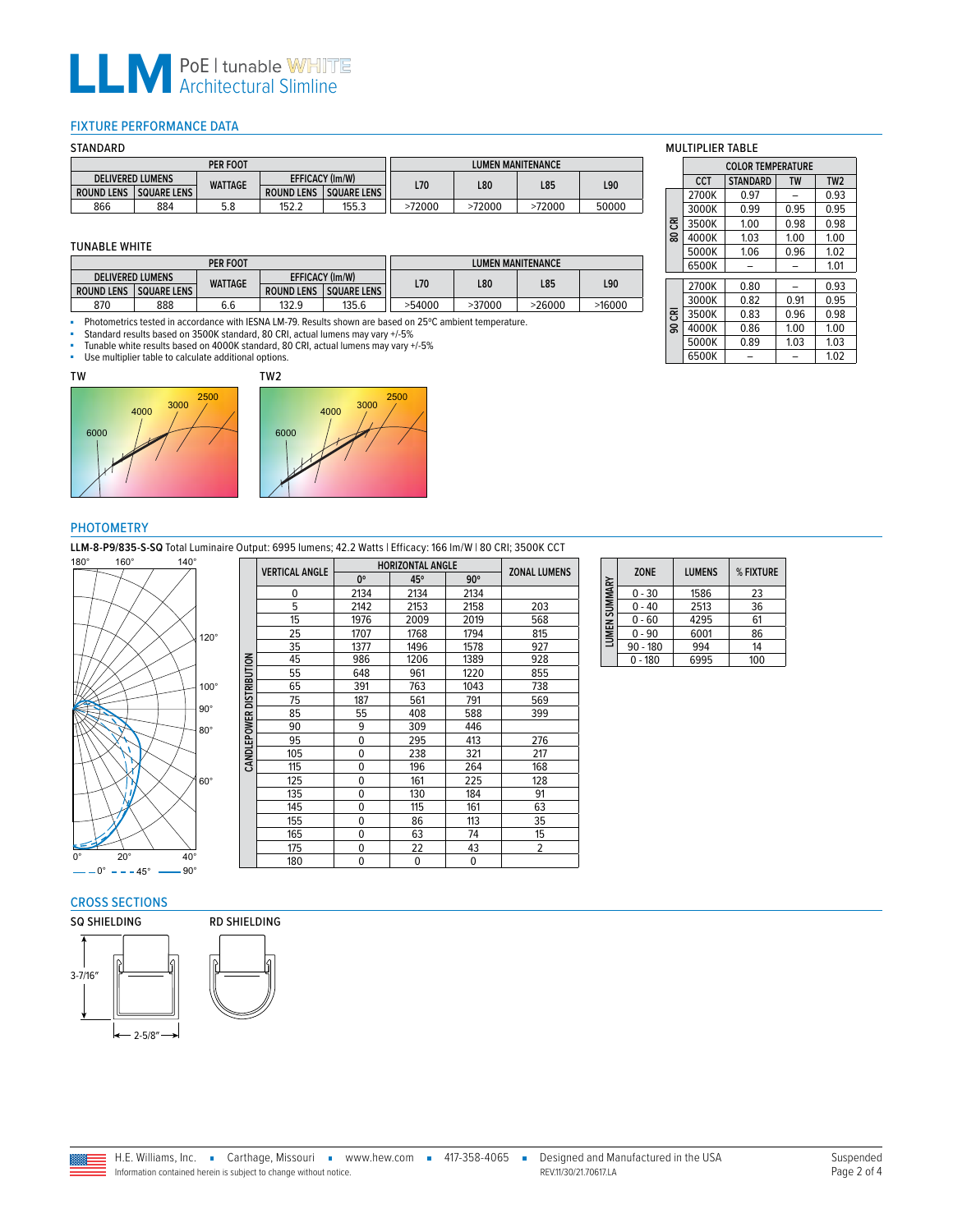# **LLM** PoE | tunable WHIT

### FIXTURE DETAILS



### <span id="page-2-0"></span>SUSPENDED MOUNTING DETAILS



- 
- Fixtures are provided with adjustable length aircraft<br>cables and mounting hardware, must specify.<br>Electrical supply is brought into each fixture, either as<br>part of a row or as a stand-alone unit. One power drop<br>per node re





### OPTIONS DETAILS (surface mount only)

### 45AMB



### <span id="page-2-1"></span>FINISH OPTIONS

| <b>WHITE</b> | <b>BLACK</b> | <b>BRONZE</b> | <b>NICKEL</b> | <b>SILVER</b> | ALUM | For custom color, please specify                                                                                                            |
|--------------|--------------|---------------|---------------|---------------|------|---------------------------------------------------------------------------------------------------------------------------------------------|
|              |              |               |               |               |      | RAL code or a manufacturer code<br>with description. All custom colors<br>other than RAL require two sample<br>swatches, minimum 1" square. |

### STANDARD HARDWARE (Grid and Hardpan) CENTER-TO-CENTER MOUNTING CABLE DETAIL